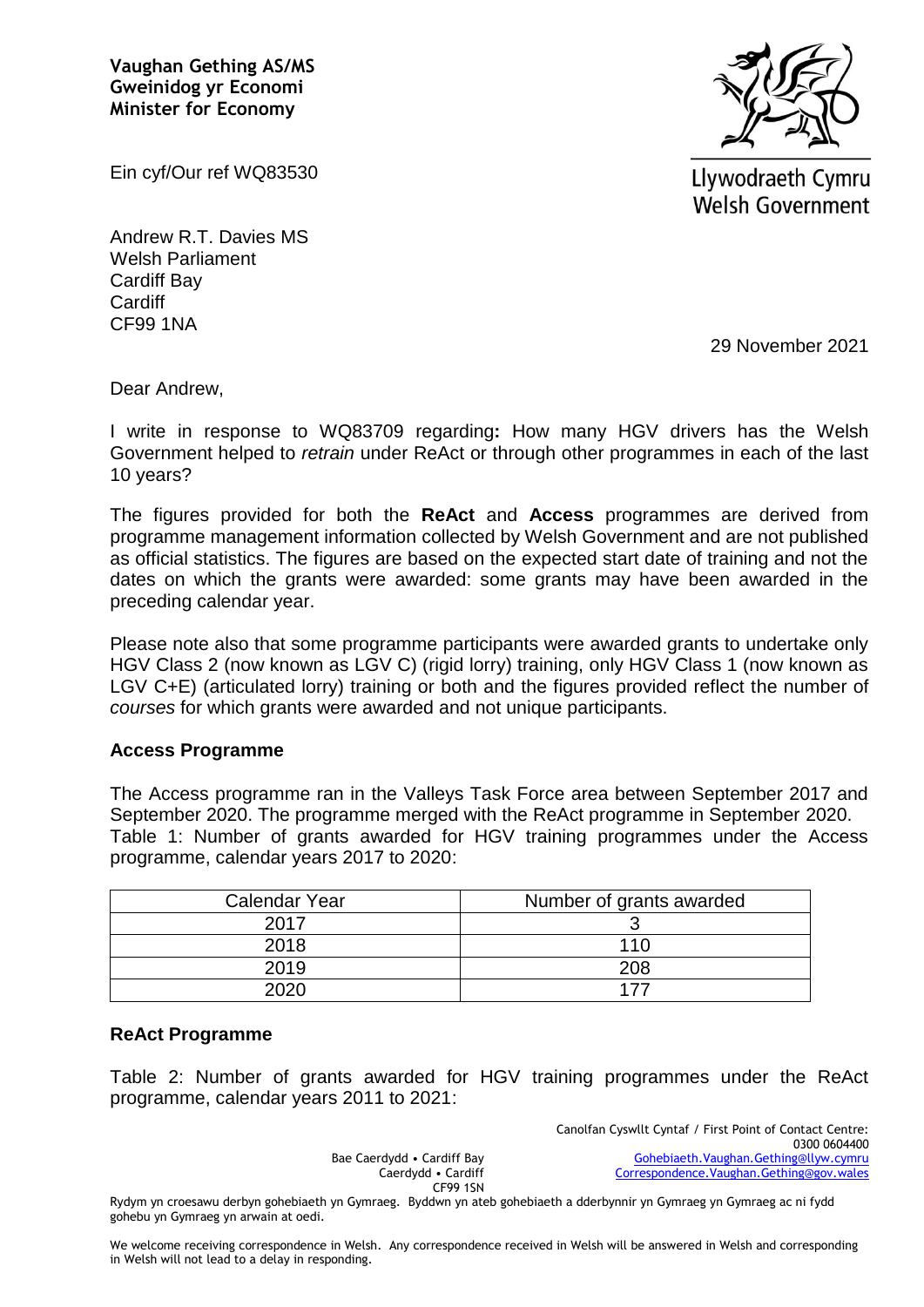| <b>Calendar Year</b> | Number of grants awarded |  |  |  |
|----------------------|--------------------------|--|--|--|
| 2011                 | 230                      |  |  |  |
| 2012                 | 111                      |  |  |  |
| 2013                 | 112                      |  |  |  |
| 2014                 | 100                      |  |  |  |
| 2015                 | 115                      |  |  |  |
| 2016                 | 129                      |  |  |  |
| 2017                 | 103                      |  |  |  |
| 2018                 | 80                       |  |  |  |
| 2019                 | 78                       |  |  |  |
| 2020                 | 167                      |  |  |  |
| 2021                 | 271                      |  |  |  |

# **LGV Pilot Programme**

Between November 2015 and March 2016, the Welsh Government ran a short LGV driver training pilot programme in collaboration with Jobcentre Plus. Management information collected by Welsh Government officials show that the pilot programme supported 137 individuals to obtain LGV C licences and, of these, 73 people also acquired the LGV C+E licence

# *Apprenticeships*

*The table below is based on published official statistics and details the number of starts under the 'Driving Goods Vehicles' Apprenticeship framework on an academic year basis. The data collected via the Lifelong Learning Wales Record does not include the specific framework pathway being followed by the learner, so we are unable to specify whether the starts are in HGV frameworks or whether the individuals were retraining.*

*Table 3: Number of 'Driving Goods Vehicles' apprenticeship learning programme starts, academic years 2012/13 to 2019/20*

|    |      |  | 2012/13   2013/14   2014/15   2015/16   2016/17   2017/18   2018/19   2019/20 |    |    |
|----|------|--|-------------------------------------------------------------------------------|----|----|
| 65 | . 80 |  |                                                                               | 65 | 65 |

Note: numbers are rounded to the nearest 5.

## **Personal Learning Accounts**

There has been 15 HGV course starts with an additional 45 places available for commencement. This information has been collected from our delivery partners and is unverified by Welsh Government. This Programme and its delivery is in its early stages and we are unable to advise whether courses have been successfully completed.

In a joint initiative with the Economy Minister and the Minister for Education and Welsh Language, Jeremy Miles, an additional £10m is being made available to boost Personal Learning Accounts. This will enable further education colleges to deliver additional courses and qualifications in priority sectors facing labour shortages, including logistics. Funding will